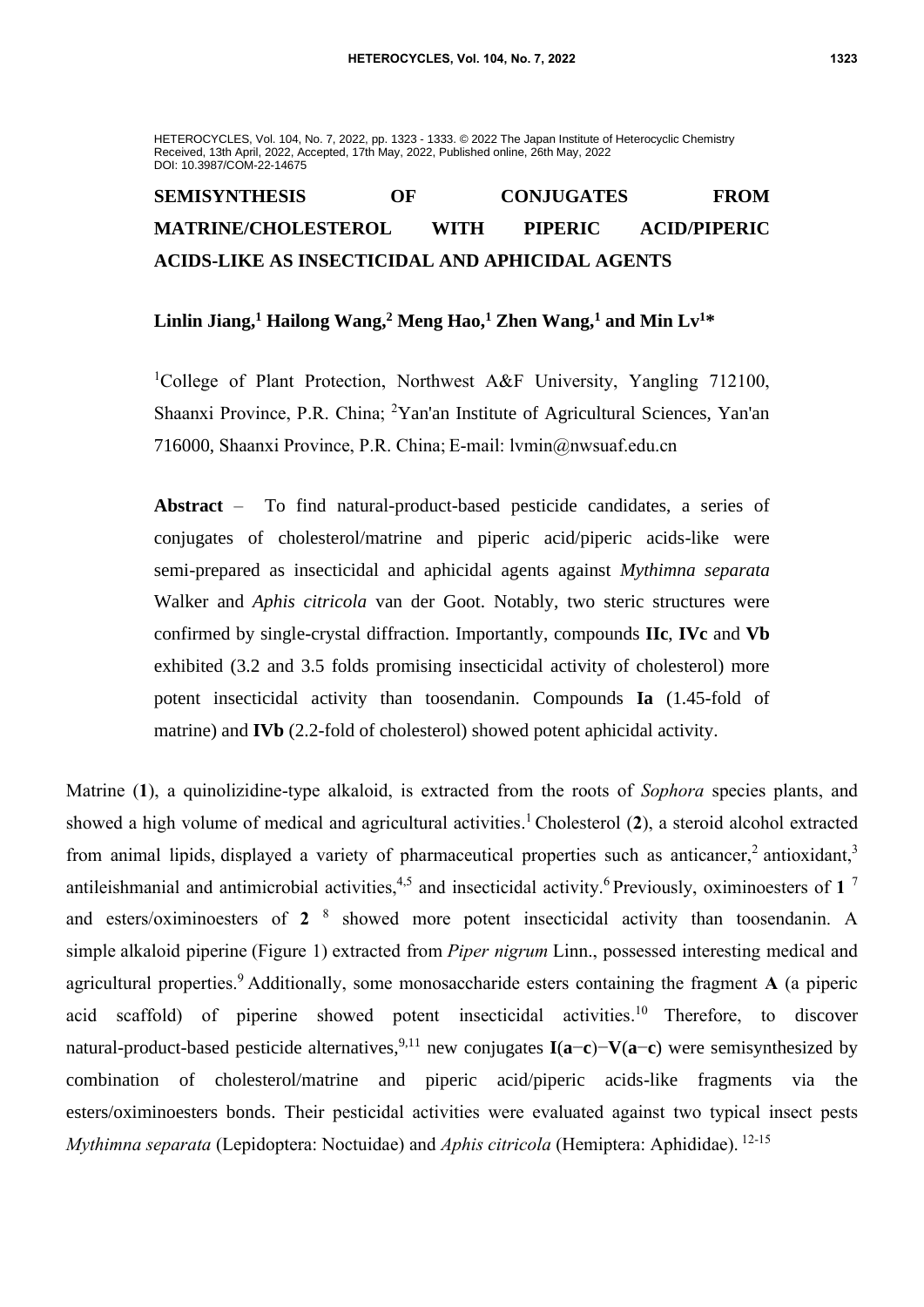

**Figure 1.** Design of new conjugates **I**(**a**−**c**)−**V**(**a**−**c**)

In Scheme 1, the intermediate **3** was semisynthesized from **1** as our previous method. <sup>7</sup> Then compound **3** reacted with piperonylic acid/3,4-methylenedioxycinnamic acid/piperic acid to afford **Ia-Ic** in 52−57% yields. Similarly, the intermediates **4**−**6** were firstly prepared from **2**, <sup>16</sup>then **II**(**a**−**c**)−**V**(**a**−**c**) were obtained in 22−83% yields by reaction of **2** and **4**−**6** with piperonylic acid/3,4-methylenedioxycinnamic acid/piperic acid. Their structures were characterized by HRMS, melting points, optical rotation and  ${}^{1}H$ NMR. Particularly, steric structures of two derivatives **Ic** (CCDC: 2059786) and **IIa** (CCDC: 2059787) were measured by X-ray diffraction (Figures 2 and 3).

As shown in Table 1, the results of insecticidal activity of **I**(**a**−**c**)−**V**(**a**−**c**) against *M. separata* were presented. The toxic symptoms of *M. separata* treated with **I**(**a**−**c**)−**V**(**a**−**c**) during their three growth periods were found as exactly the same as previous reports.7,8,16 When compared with their corresponding precursors such as matrine and cholesterol, except compound **Ib**, all derivatives showed the improved insecticidal activity. Moreover, the insecticidal activity of **IIc**, **IVb**, **IVc**, **Vb** and **Vc** was more potent than, or equivalent to that of toosendanin. Especially the corrected final mortality rate (CFMR) of **Vb** was 50%, whereas the CFMR of its precursor **2** was only 14.3%; obviously, compound **Vb** exhibited 3.5 times promising insecticidal activity of **2**. The CFMRs of **Ia**−**Ic** were 25.0%, 14.3% and 39.3%, respectively; it demonstrated that introduction of the piperic acid scaffold on the oxime ester fragment of **3** was important for the insecticidal activity (**Ic** vs. **1**), whereas 3,4-methylenedioxycinnamic acid scaffold introduced on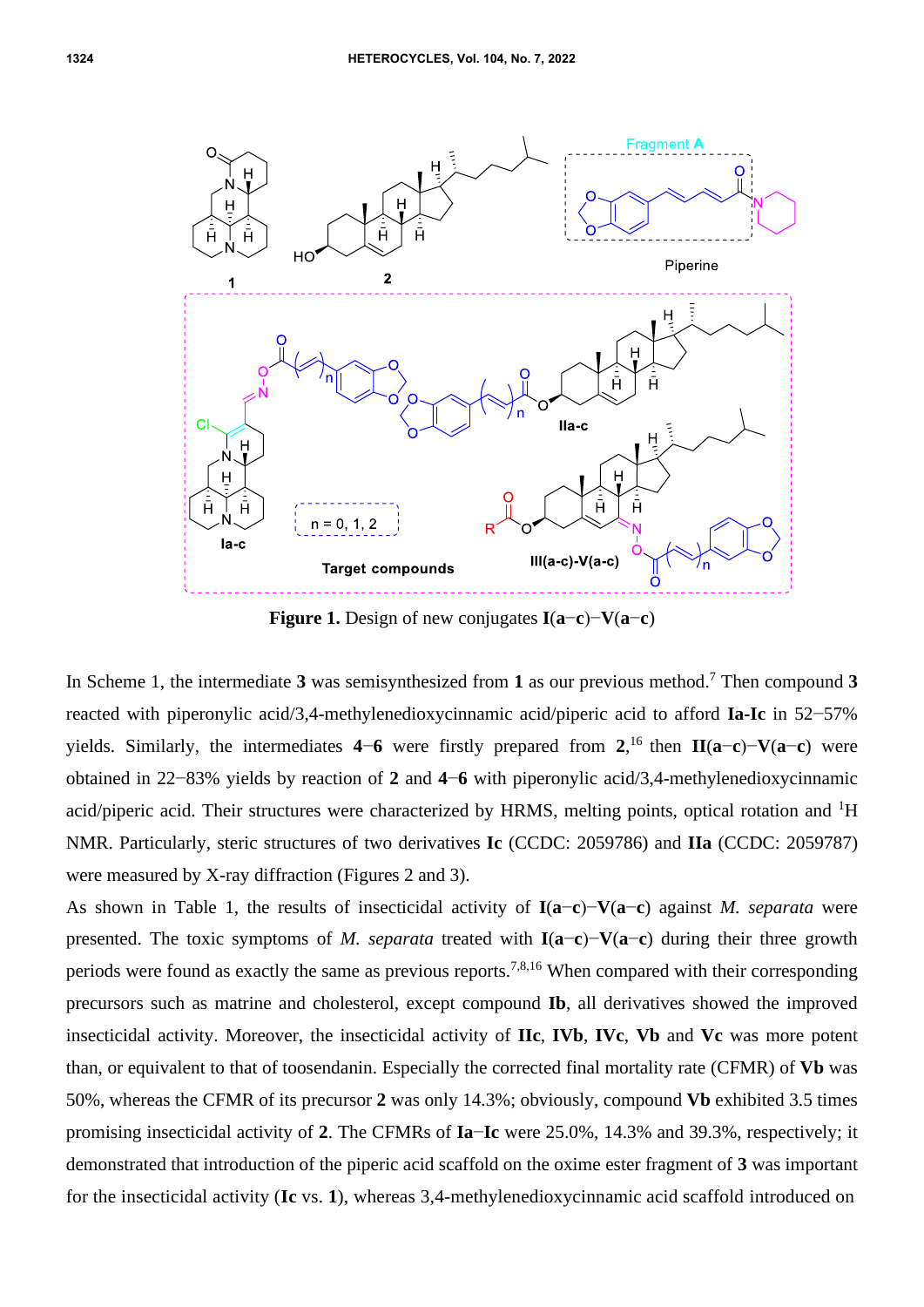

**Scheme 1.** Synthesis of **I(a-c)** (A), and **II(a-c)**−**V(a-c)** (B)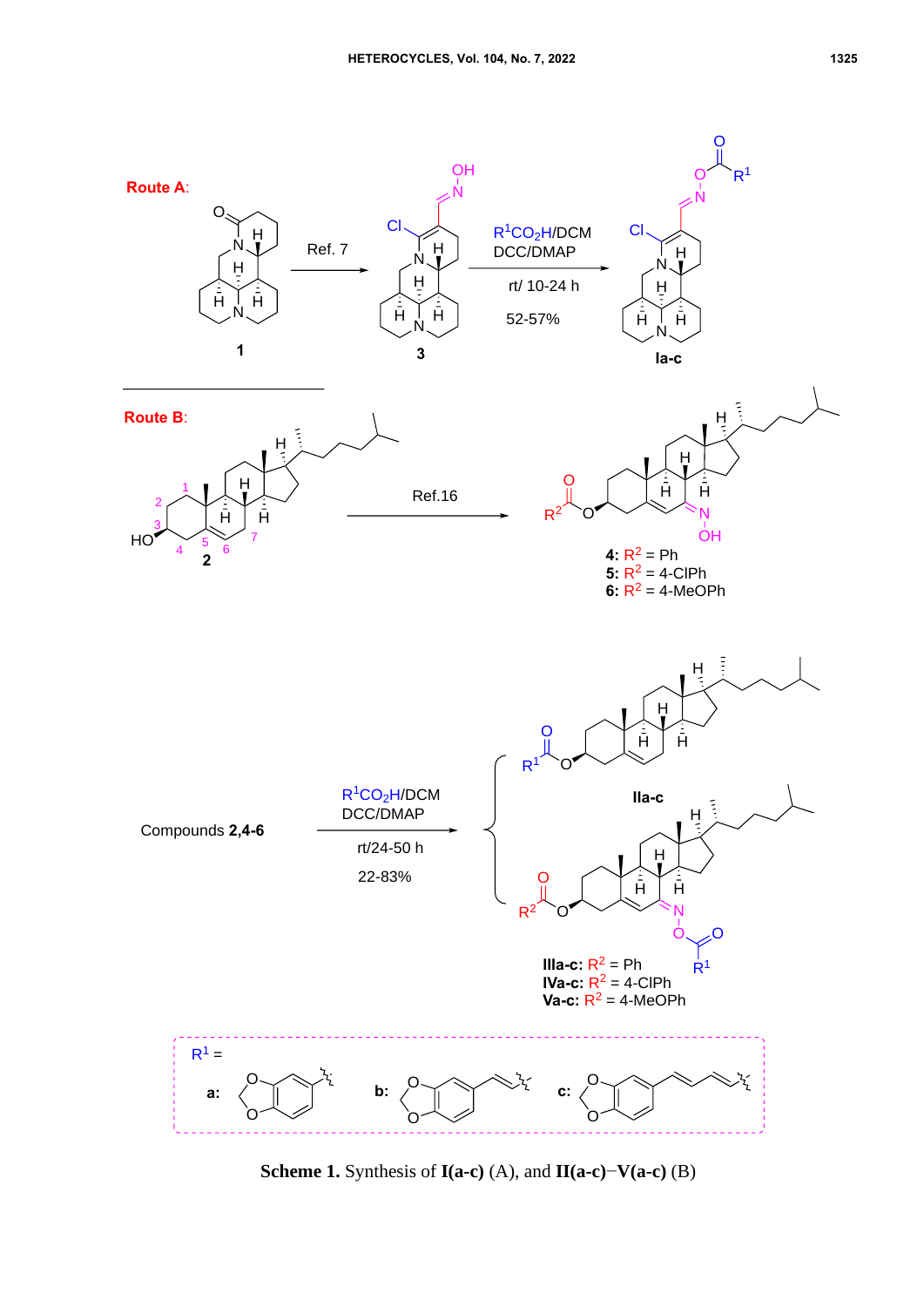

**Figure 2.** X-Ray crystal structure of **Ic**



**Figure 3.** X-Ray crystal structure of **IIa**

**Table 1.** Insecticidal activity of compounds **I**(**a**−**c**)−**V**(**a**−**c**) against *M. separata* at 1 mg/mL

| Compound         | Final mortality rate (mean $\pm$ SE, %) <sup>a</sup> |  |
|------------------|------------------------------------------------------|--|
| $\mathbf{1}$     | $21.4 \pm 6.7$                                       |  |
| $\boldsymbol{2}$ | $14.3 \pm 5.8$                                       |  |
| Ia               | $25.0 \pm 5.8$                                       |  |
| <b>Ib</b>        | $14.3 \pm 5.8$                                       |  |
| Ic               | $39.3 \pm 8.8$                                       |  |
| <b>IIa</b>       | $35.7 \pm 5.8$                                       |  |
| <b>IIb</b>       | $28.5 \pm 6.7$                                       |  |
| <b>IIc</b>       | $46.4 \pm 5.8$                                       |  |
| <b>IIIa</b>      | $39.3 \pm 6.7$                                       |  |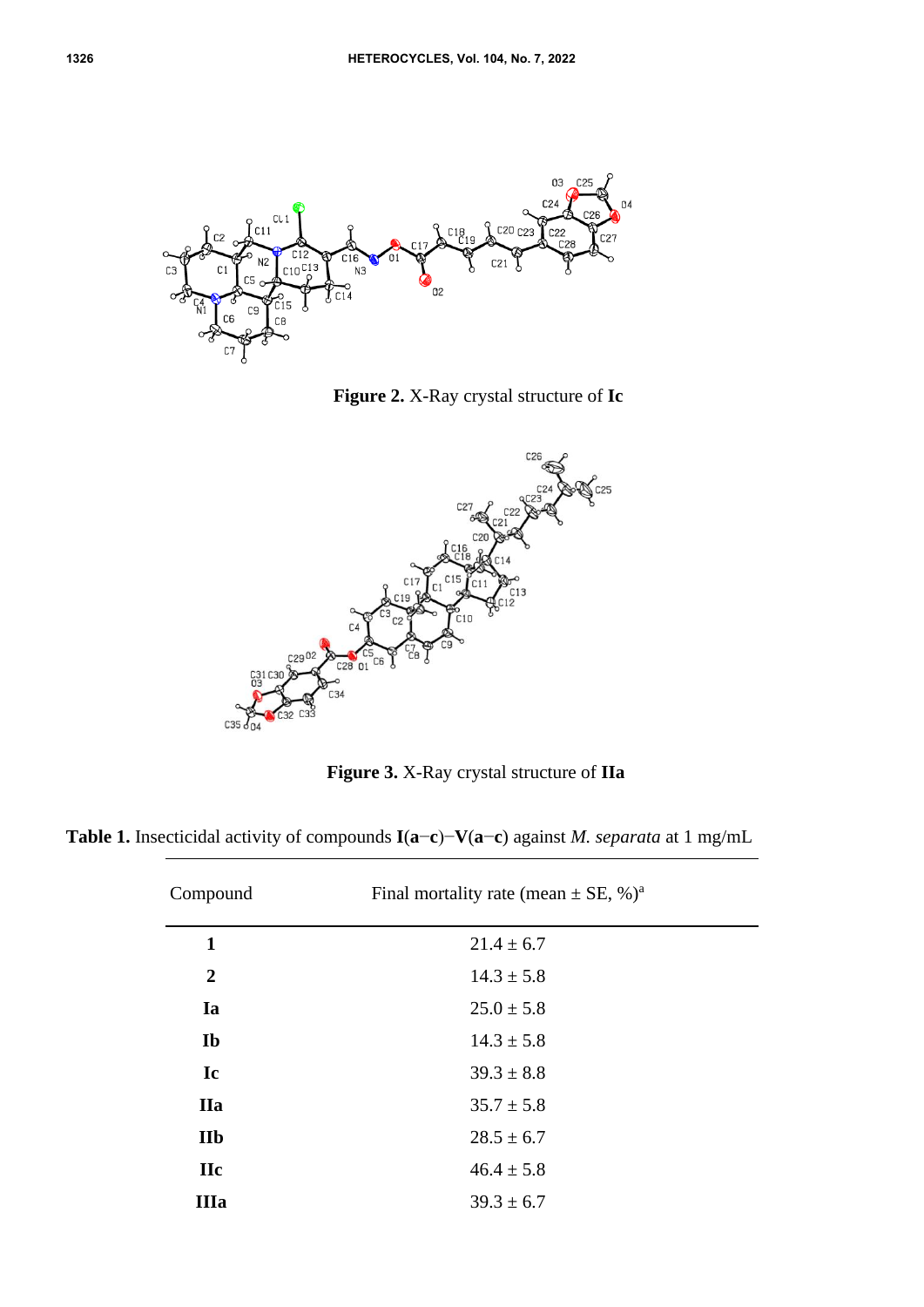| <b>IIIb</b> | $32.1 \pm 3.3$ |
|-------------|----------------|
| <b>IIIc</b> | $17.8 \pm 3.3$ |
| <b>IVa</b>  | $39.3 \pm 3.3$ |
| <b>IVb</b>  | $42.8 \pm 6.7$ |
| <b>IVc</b>  | $46.4 \pm 5.8$ |
| Va          | $28.5 \pm 6.7$ |
| <b>Vb</b>   | $50.0 \pm 3.3$ |
| Vc          | $42.8 \pm 6.7$ |
| toosendanin | $42.8 \pm 3.3$ |

<sup>a</sup>Values are mean  $\pm$  SE of three replicates

the oxime ester fragment of **3** resulted in **Ib**, whose insecticidal activity was less potent than that of precursor **1**. To **IIa−IIc**, similarly, introduction of the piperic acid scaffold on compound **2** was also vital for the insecticidal activity. To **III**(**a**−**c**)−**V**(**a**−**c**), when R<sup>2</sup> was 4-ClPh or 4-MeOPh, generally, the corresponding derivatives displayed more promising insecticidal activity than those of  $\mathbb{R}^2$  as Ph. Among **IV**(**a**−**c**) and **V**(**a**−**c**), introduction of the 3,4-methylenedioxycinnamic acid/piperic acid scaffold on the oxime ester fragment was beneficial for the insecticidal activity.

**Table 2.** Aphicidal activity of compounds **I**(**a**−**c**)−**V**(**a**−**c**) against apterous adults of *A. citricola* treated at 0.04 *μ*g/nymph

| Compound         | Corrected mortality rate (mean $\pm$ SE, %) <sup>a</sup> |                |
|------------------|----------------------------------------------------------|----------------|
|                  | 24h                                                      | 48 h           |
| $\mathbf{1}$     | $17.8 \pm 2.9$                                           | $27.0 \pm 2.9$ |
| $\boldsymbol{2}$ | $10.0 \pm 1.9$                                           | $16.9 \pm 1.1$ |
| Ia               | $7.8 \pm 1.1$                                            | $39.3 \pm 3.3$ |
| Ib               | $5.6 \pm 1.1$                                            | $23.6 \pm 1.1$ |
| Ic               | $6.7 \pm 1.9$                                            | $30.3 \pm 1.1$ |
| <b>IIa</b>       | $5.6 \pm 1.1$                                            | $11.2 \pm 1.1$ |
| <b>IIb</b>       | $10.0 \pm 1.9$                                           | $11.2 \pm 2.9$ |
| <b>IIc</b>       | $2.2 \pm 1.1$                                            | $9.0 \pm 3.3$  |
| <b>IIIa</b>      | $10.0 \pm 1.9$                                           | $15.7 \pm 0$   |
| <b>IIIb</b>      | $7.8 \pm 1.1$                                            | $22.5 \pm 1.9$ |
| <b>IIIc</b>      | $12.2 \pm 1.1$                                           | $14.6 \pm 2.9$ |
| <b>IVa</b>       | $13.3 \pm 1.9$                                           | $24.7 \pm 1.1$ |
| <b>IVb</b>       | $17.8 \pm 1.1$                                           | $37.1 \pm 2.9$ |
| <b>IVc</b>       | $10.0 \pm 1.9$                                           | $13.5 \pm 1.1$ |
| Va               | $8.9 \pm 2.9$                                            | $23.6 \pm 1.1$ |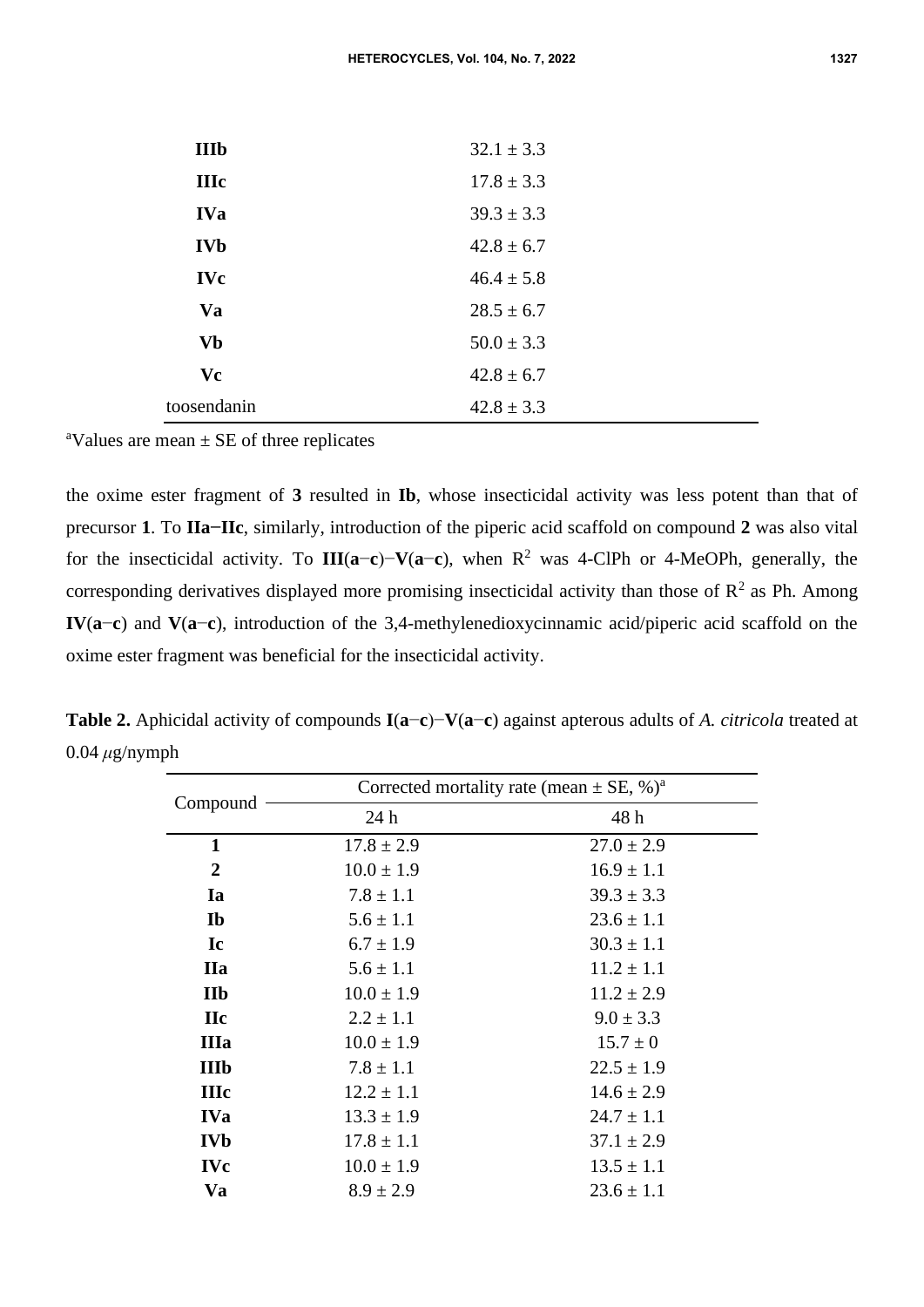| Vh.                   | $8.9 \pm 2.9$  | $28.1 \pm 1.1$ |
|-----------------------|----------------|----------------|
| Vc.                   | $7.8 \pm 1.1$  | $14.6 \pm 2.9$ |
| methomyl <sup>b</sup> | $53.4 \pm 3.0$ | $86.4 \pm 1.9$ |

<sup>a</sup>Values are mean  $\pm$  SE of three replicates;  $\frac{b}{0.004}$   $\mu$ g/nymph.

As described in Table 2, among **I**(**a**−**c**)−**V**(**a**−**c**), against *A. citricola*, compounds **Ia** (R<sup>1</sup> as 3,4-methylenedioxyphenyl) and **IVb** ( $\mathbb{R}^1$  as 3,4-methylenedioxyphenylethylenyl;  $\mathbb{R}^2$  as 4-ClPh) showed the potent aphicidal activity with 48 h CMRs of 39.3% and 37.1%, respectively. To **Ia−Ic**, like their insecticidal activity, **Ib**  $(R<sup>1</sup>$  as 3,4-methylenedioxyphenylethylenyl) exhibited less potent aphicidal activity than the precursor **1**. However, unlike their insecticidal activity, the aphicidal activity of compounds **II**(**a**−**c**) was decreased compared with that of the precursor **2**; to **III**(**a**−**c**)−**V**(**a**−**c**), it indicated that introduction of  $R<sup>1</sup>$  as 3,4-methylenedioxyphenylethylenyl scaffold on the oxime ester fragment was vital for the aphicidal activity.

In summary, to discover natural-product-based pesticide candidates, new conjugates of [cholesterol/](file:///F:/Dict/8.5.3.0/resultui/html/index.html%23/javascript:;)matrine and piperic acid/piperic acids-like were semi-synthesized. Against *M. separata*, compounds **IIc**, **IVc** and **Vb** exhibited (3.2 and 3.5 times promising insecticidal activity of cholesterol) more potent insecticidal activity than toosendanin. Against *A. citricola*, compounds **Ia** (1.45 times of matrine) and **IVb** (2.2 times of cholesterol) showed potent aphicidal activity. Their structure-activity relationships suggested that introduction of  $R<sup>1</sup>$  as piperic acid scaffold on the oxime ester fragment was vital for the insecticidal activity; introduction of  $R^1$  as 3,4-methylenedioxycinnamic acid scaffold on the oxime ester fragment was necessary for the aphicidal activity. These will pave the way for future preparation of [cholesterol](file:///F:/Dict/8.5.3.0/resultui/html/index.html%23/javascript:;) and matrine derivatives as botanical pesticidal agents in agriculture.

#### **EXPERIMENTAL**

The multi-generation sensitive strains of *M. separata* (3rd instar larvae) were raised in our lab. *A. citricola* were collected from the apple trees in morrow plots. Matrine and [piperine](https://www.sciencedirect.com/topics/pharmacology-toxicology-and-pharmaceutical-science/piperine) were purchased from Baoji Haoxiang Biotechnology Co. Ltd. (Baoji, China). Cholesterol was purchased from Aladdin Chemistry Co., Ltd. (Shanghai, China).

### **General procedure for synthesis of target compounds I(a−c)−V(a−c)**

Compounds  $2-6$  (1 mmol) reacted with acids  $R^1CO_2H$  (1.3 mmol) in dry CH<sub>2</sub>Cl<sub>2</sub> (10 mL) in the presence of DCC (1.3 mmol) and DMAP (0.1 mmol) at room temperature for 10−50 h. Then the solution was diluted with  $CH_2Cl_2$  (20 mL), washed with 0.1 N aq. HCl (10 mL), 5% aq. Na<sub>2</sub>CO<sub>3</sub> (10 mL) and brine (10 mL), dried over anhydrous Na<sub>2</sub>SO<sub>4</sub>, and purified by PTLC eluting with petroleum ether/EtOAc (2:1, v/v) to afford **I**(**a**−**c**)−**IV**(**a**−**c**) in 22**–**83% yields.

*Data for Ia*: Yield: 57%, yellow solid, mp 148-150 °C, [ $\alpha$ ] <sup>23</sup><sub>D</sub> -54 (c 0.9 mg/mL, CHCl<sub>3</sub>); <sup>1</sup>H NMR (500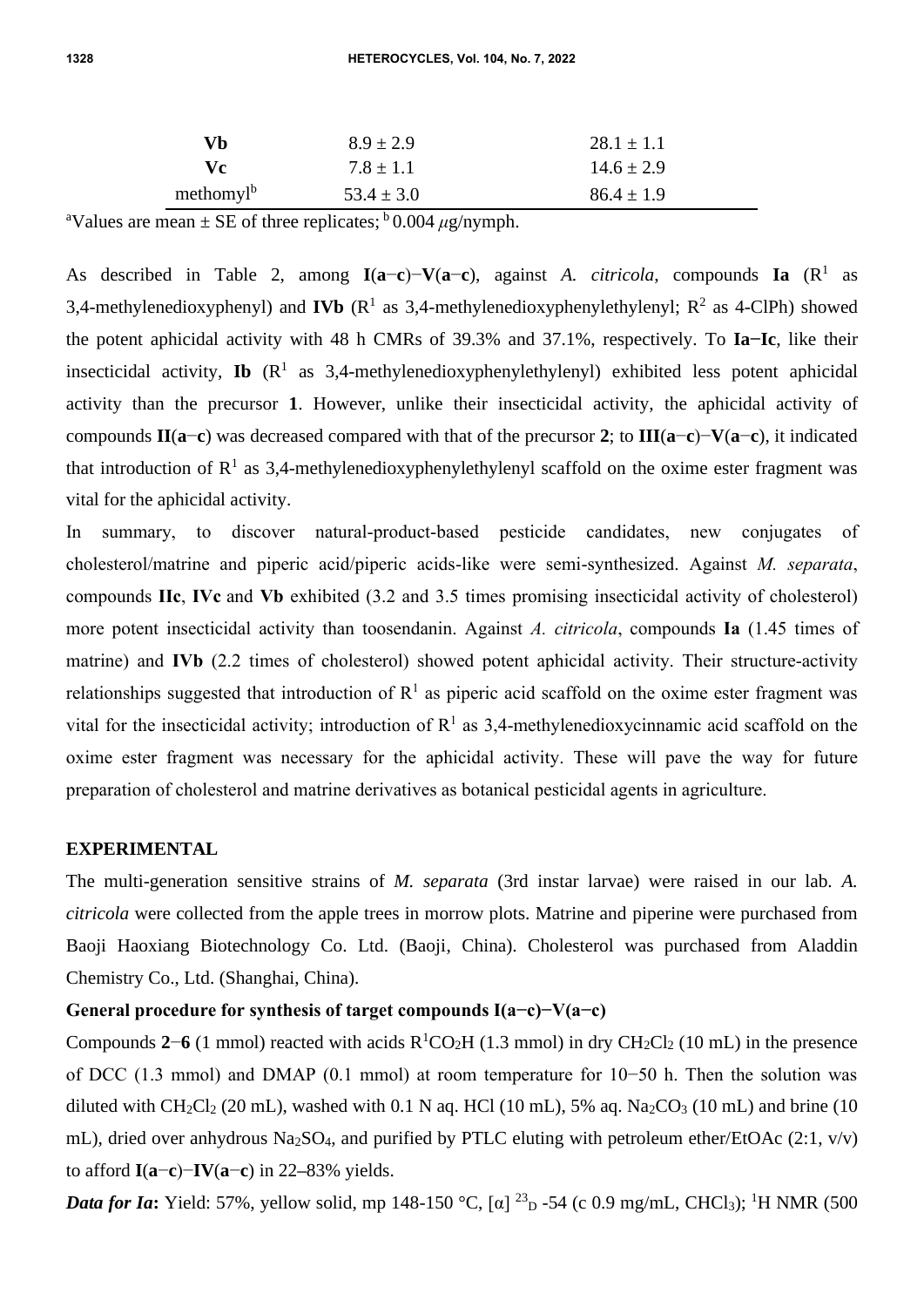MHz, CDCl3) *δ*: 8.57 (s, 1H), 7.71 (d, *J* = 9.0 Hz, 1H), 7.52 (s, 1H), 6.85 (d, *J* = 8.5 Hz, 1H), 6.04 (s, 2H), 4.00 – 3.98 (m, 1H), 3.89 (d, *J* = 13.5 Hz, 1H), 3.52 (t, *J* = 13.0 Hz, 1H), 2.85 (dd, *J* = 24.5, 11.0 Hz, 2H), 2.53 – 2.51 (m, 2H), 2.16 (s, 1H), 2.01-1.94 (m, 3H), 1.89 – 1.81 (m, 2H), 1.73 – 1.65 (m, 3H), 1.62 – 1.53 (m, 3H), 1.46 (s, 2H), 1.36 (t,  $J = 13.5$  Hz, 1H). HRMS [ESI]: calcd for C<sub>24</sub>H<sub>29</sub>ClN<sub>3</sub>O<sub>4</sub> ([M+H]<sup>+</sup>), 458.1847; found, 458.1833.

*Data for Ib*: Yield: 52%, yellow solid, mp 152-154 °C, [α]<sup>23</sup><sub>D</sub> -40 (*c* 0.85 mg/mL, CHCl<sub>3</sub>); <sup>1</sup>H NMR (500 MHz, CDCl3) *δ*: 8.50 (s, 1H), 7.70 (d, *J* = 15.5 Hz, 1H), 7.05 (s, 1H), 7.04 (d, *J* = 8.5 Hz, 1H), 6.82 (d, *J* = 8.0 Hz, 1H), 6.35 (d, *J* = 16.0 Hz, 1H), 6.00 (s, 2H), 4.00 – 3.98 (m, 1H), 3.89 (d, *J* = 11.5 Hz, 1H), 3.52 (t, *J* = 13.0 Hz, 1H), 2.85 (dd, *J* = 24.5, 10.4 Hz, 2H), 2.51 (s, 2H), 2.15 (s, 1H), 2.01 – 1.94 (m, 3H), 1.89 – 1.80 (m, 2H), 1.73 – 1.68 (m, 3H), 1.59 (t, *J* = 17.0 Hz, 3H), 1.45 (s, 2H), 1.35 (t, *J* = 13.0 Hz, 1H). HRMS [ESI]: calcd for  $C_{26}H_{31}CIN_3O_4$  ([M+H]<sup>+</sup>), 484.2003; found, 484.1990.

**Data for Ic**: Yield: 56%, yellow solid, mp 156-158 °C, [α]<sup>23</sup><sub>D</sub>-19 (*c* 0.75 mg/mL, CHCl<sub>3</sub>); <sup>1</sup>H NMR (600 MHz, CDCl3) *δ* 8.48 (s, 1H), 7.53 (dd, *J* = 15.6, 11.4 Hz, 1H), 7.00 (s, 1H), 6.92 (d, *J* = 7.8 Hz, 1H), 6.85 (d, *J* = 15.6 Hz, 1H), 6.79 (d, *J* = 7.8 Hz, 1H), 6.75 – 6.70 (m, 1H), 6.03 (d, *J* = 15.0 Hz, 1H), 5.98 (s, 2H), 4.00 – 3.97 (m, 1H), 3.87 (d, *J* = 10.2 Hz, 1H), 3.52 (t, *J* = 12.6 Hz, 1H), 2.85 (dd, *J* = 29.4, 11.4 Hz, 2H), 2.50 (t, *J* = 5.4 Hz, 2H), 2.15 (s, 1H), 2.01 – 1.94 (m, 3H), 1.88 (d, *J* = 13.8 Hz, 1H), 1.83-1.79 (m, 1H), 1.75 – 1.68 (m, 3H), 1.62 (d, *J* = 14.4 Hz, 3H), 1.45 (s, 2H), 1.35 (t, *J* = 13.8 Hz, 1H). HRMS [ESI]: calcd for  $C_{28}H_{33}CIN_3O_4$  ([M+H]<sup>+</sup>), 510.2160; found, 510.2151.

*Data for IIa*: Yield: 41%, white solid, mp 170-172 °C,  $[\alpha]^{23}$ <sub>D</sub> -5 (*c* 0.6 mg/mL, CHCl<sub>3</sub>); <sup>1</sup>H NMR (500 MHz, CDCl3) *δ*: 7.65 (d, *J* = 9.5 Hz, 1H), 7.47 (s, 1H), 6.83 (d, *J* = 8.5 Hz, 1H), 6.02 (s, 2H), 5.41 (d, *J* = 4.0 Hz, 1H), 4.83 – 4.78 (m, 1H), 2.44 (d, *J* = 8.0 Hz, 2H), 2.03 – 1.96 (m, 3H), 1.92 (d, *J* = 13.5 Hz, 1H), 1.72 (d, *J* = 12.0 Hz, 1H), 1.57 – 1.50 (m, 7H), 1.35 (d, *J* = 15.0 Hz, 3H), 1.25 (s, 2H), 1.18-1.09 (m, 6H), 1.06 (s, 3H), 1.02 (dd, *J* = 18.0, 10.5 Hz, 3H), 0.92 (d, *J* = 6.5 Hz, 3H), 0.87–0.85 (m, 6H), 0.68 (s, 3H). HRMS [ESI]: calcd for C<sub>35</sub>H<sub>50</sub>O<sub>4</sub>Na ([M+Na]<sup>+</sup>), 557.3607; found, 557.3596.

*Data for IIb*: Yield: 55%, white solid, mp 170-172 °C, [ $\alpha$ ]<sup>23</sup>D 9 (*c* 0.7 mg/mL, CHCl<sub>3</sub>); <sup>1</sup>H NMR (500 MHz, CDCl3) *δ*: 7.59 (d, *J* = 16.0 Hz, 1H), 7.02 (s, 1H), 7.00 (d, *J* = 9.0 Hz, 1H), 6.81 (d, *J* = 8.0 Hz, 1H), 6.26 (d, *J* = 16.0 Hz, 1H), 6.00 (s, 2H), 5.40 (d, *J* = 4.0 Hz, 1H), 4.76 – 4.70 (m, 1H), 2.40 (d, *J* = 7.0 Hz, 2H), 2.03 (d, *J* = 13.5 Hz, 1H), 1.97 – 1.90 (m, 2H), 1.87 – 1.79 (m, 1H), 1.70 – 1.64 (m, 1H), 1.58 – 1.44 (m, 7H), 1.40 – 1.33 (m, 3H), 1.27 (dd, *J* = 20.5, 9.5 Hz, 2H), 1.17 – 1.09 (m, 6H), 1.04 (s, 3H), 1.01 – 0.95 (m, 3H), 0.92 (d, *J* = 6.5 Hz, 3H), 0.87 (dd, *J* = 6.5, 5.0 Hz, 6H), 0.68 (s, 3H). HRMS [ESI]: calcd for  $C_{37}H_{52}O_4Na$  ([M+Na]<sup>+</sup>), 583.3763; found, 583.3755.

*Data for IIc*: Yield: 71%, yellow solid, mp 157-159 °C,  $[\alpha]^{23}$ <sub>D</sub> 9 (*c* 0.9 mg/mL, CHCl<sub>3</sub>); <sup>1</sup>H NMR (500 MHz, CDCl3) *δ*: 7.42 (dd, *J* = 15.5, 11.0 Hz, 1H), 6.99 (s, 1H), 6.91 (d, *J* = 8.0 Hz, 1H), 6.82 (s, 1H), 6.79 (d, *J* = 7.5 Hz, 1H), 6.71 (dd, *J* = 15.0, 11.0 Hz, 1H), 5.98 (s, 2H), 5.93 (d, *J* = 15.5 Hz, 1H), 5.38 (s, 1H),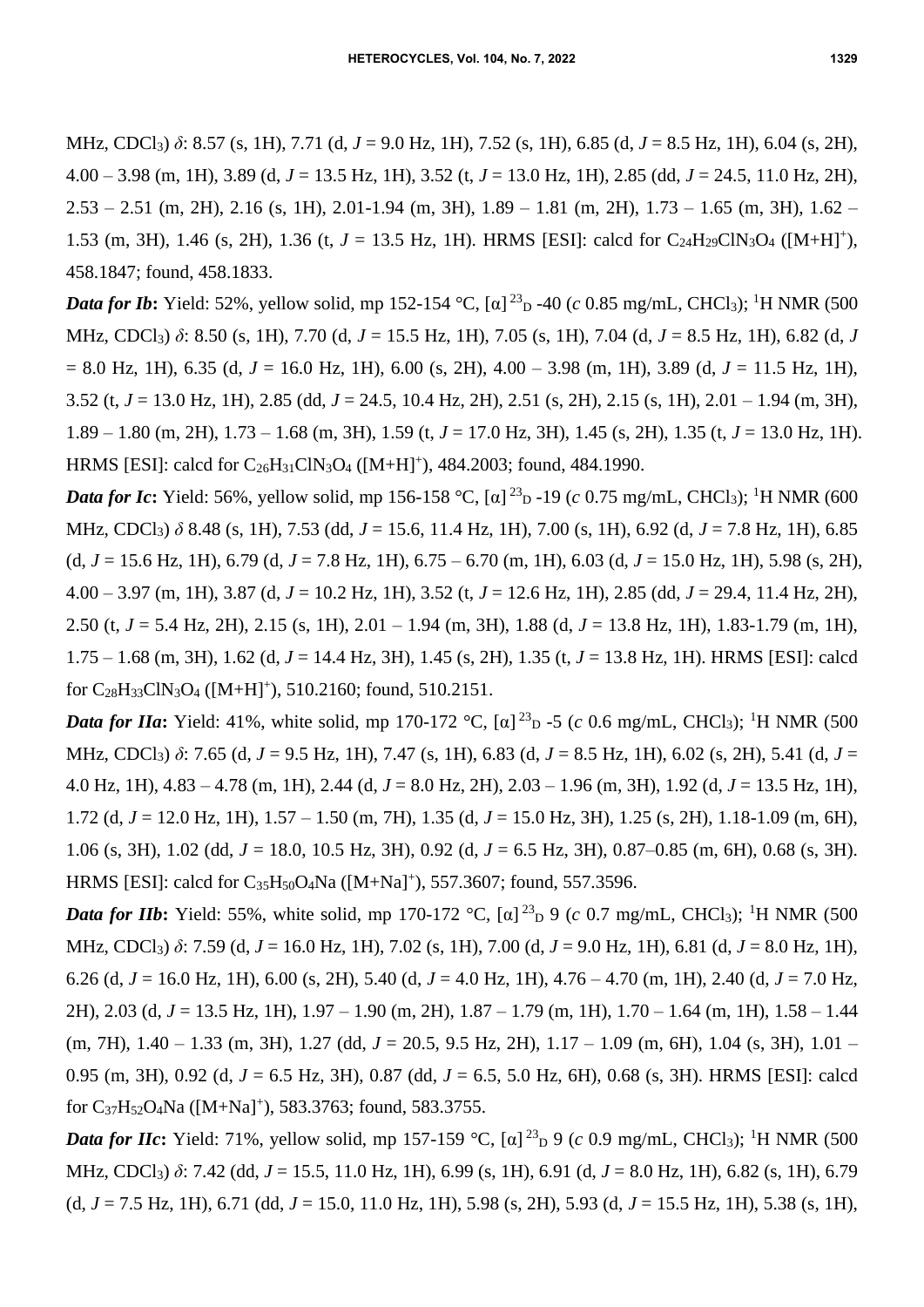4.71 – 4.69 (m, 1H), 2.38 (d, *J* = 7.0 Hz, 2H), 2.00 (t, *J* = 12.5 Hz, 2H), 1.89 (t, *J* = 14.5 Hz, 3H), 1.60 – 1.42 (m, 7H),  $1.35 - 1.29$  (m, 3H),  $1.25$  (s, 2H),  $1.16 - 1.09$  (m, 6H),  $1.04 - 0.96$  (m, 6H),  $0.92$  (d,  $J = 6.0$ Hz, 3H), 0.87 (d, J = 5.5 Hz, 6H), 0.68 (s, 3H). HRMS [ESI]: calcd for C<sub>39</sub>H<sub>54</sub>O<sub>4</sub>Na ([M+Na]<sup>+</sup>), 609.3920; found, 609.3907.

*Data for IIIa*: Yield: 68%, white solid, mp 143-145 °C, [ $\alpha$ ] <sup>23</sup><sub>D</sub> -100 (*c* 0.85 mg/mL, CHCl<sub>3</sub>); <sup>1</sup>H NMR (500 MHz, CDCl3) *δ*: 8.05 (d, *J* = 7.0 Hz, 2H), 7.68 (d, *J* = 9.5 Hz, 1H), 7.56 (t, *J* = 7.5 Hz, 1H), 7.49 (s, 1H), 7.44 (t, *J* = 8.0 Hz, 2H), 6.87 (d, *J* = 8.5 Hz, 1H), 6.54 (s, 1H), 6.04 (s, 2H), 5.01 (m, 1H), 2.77– 2.73 (m, 1H), 2.70 – 2.61 (m, 2H), 2.50 (t, *J* = 11.5 Hz, 1H), 2.09 (t, *J* = 15.0 Hz, 2H), 2.03 (dd, *J* = 27.5, 13.5 Hz, 2H), 1.89 – 1.80 (m, 1H), 1.62 (s, 3H), 1.53 – 1.46 (m, 2H), 1.43 – 1.39 (m, 1H), 1.34 – 1.28 (m, 5H), 1.25 (s, 1H), 1.22 (s, 3H), 1.17 (dd, *J* = 15.0, 9.0 Hz, 5H), 0.95 (d, *J* = 6.5 Hz, 3H), 0.88 (dd, *J* = 6.5, 2.0 Hz, 6H), 0.74 (s, 3H). HRMS [ESI]: calcd for C<sub>42</sub>H<sub>53</sub>NO<sub>6</sub>Na ([M+Na]<sup>+</sup>), 690.3771; found, 690.3759.

*Data for IIIb*: Yield: 38%, white solid, mp 85-87 °C, [a]<sup>23</sup><sub>D</sub>-100 (*c* 0.95 mg/mL, CHCl<sub>3</sub>); <sup>1</sup>H NMR (500 MHz, CDCl3) *δ*: 8.05 (d, *J* = 7.5 Hz, 2H), 7.70 (d, *J* = 15.5 Hz, 1H), 7.57 (t, *J* = 7.5 Hz, 1H), 7.45 (t, *J* = 7.5 Hz, 2H), 7.09 (d, *J* = 2.0 Hz, 1H), 7.06 (dd, *J* = 8.5, 2.0 Hz, 1H), 6.82 (d, *J* = 8.0 Hz, 1H), 6.56 (d, *J* = 2.0 Hz, 1H), 6.45 (d, *J* = 16.0 Hz, 1H), 6.00 (s, 2H), 5.00-4.94 (m, 1H), 2.78-2.74 (m, 1H), 2.66 – 2.58 (m, 2H), 2.47 (t, *J* = 11.5 Hz, 1H), 2.08 (t, *J* = 12.5 Hz, 2H), 2.03 – 1.93 (m, 2H), 1.89-1.81 (m, 1H), 1.61 – 1.58 (m, 3H), 1.53 – 1.39 (m, 4H), 1.34 – 1.28 (m, 5H), 1.21 (s, 3H), 1.17 – 1.03 (m, 5H), 0.95 (d, *J* = 6.0 Hz, 3H), 0.88 (dd,  $J = 6.5$ , 2.5 Hz, 6H), 0.73 (s, 3H). HRMS [ESI]: calcd for C<sub>44</sub>H<sub>55</sub>NO<sub>6</sub>Na ([M+Na]<sup>+</sup>), 716.3927; found, 716.3912.

*Data for IIIc*: (two isomers: 1/1): Yield: 22%, white solid, mp 82-83 °C, [α]  $^{23}$ <sub>D</sub> -57 (*c* 0.8 mg/mL, CHCl3); <sup>1</sup>H NMR (500 MHz, CDCl3) *δ*: 8.06 (d, *J* = 7.0 Hz, 2H), 7.91 (dd, *J* = 15.5, 12.0 Hz, 0.5H), 7.57 (t, *J* = 7.5 Hz, 1H), 7.54 (t, *J* = 11.0 Hz, 0.5H) 7.45 (t, *J* = 7.5 Hz, 2H), 7.00 (s, 0.5H), 6.94 (d, *J* = 7.0 Hz, 0.5H), 6.87 – 6.70 (m, 3.5H), 6.53 (s, 1H), 6.34(s, 0.5H) 6.17 (dd, *J* = 30.0, 15.0 Hz, 1H), 5.98 (s, 1H), 5.90 (s, 1H), 5.00 – 4.93 (m, 1H), 2.75 – 2.68 (m, 1H), 2.62 (m, 2H), 2.48-2.43 (m, 1H), 2.08 (t, *J* = 13.5 Hz, 2H), 2.02 (dd, *J* = 16.0, 4.0 Hz, 2H), 1.95 (t, *J* = 8.0 Hz, 1H), 1.62 – 1.51 (m, 6H), 1.43 – 1.41 (m, 2H), 1.34 – 1.29 (m, 4H), 1.21 (d, *J* = 3.0 Hz, 3H), 1.16 – 1.12 (m, 4H), 1.07 (d, *J* = 8.5 Hz, 1H), 0.95 (dd, *J* = 6.5, 2.0 Hz, 3H), 0.88 (dd, *J* = 7.0, 2.5 Hz, 6H), 0.73 (d, *J* = 3.0 Hz, 3H). HRMS [ESI]: calcd for  $C_{46}H_{57}NO_6Na$  ([M+Na]<sup>+</sup>), 742.4084; found, 742.4068.

*Data for IVa*: Yield: 25%, white solid, mp 163-165 °C, [α]<sup>23</sup><sub>D</sub> -64 (*c* 0.7 mg/mL, CHCl<sub>3</sub>); <sup>1</sup>H NMR (500 MHz, CDCl3) *δ*: 7.98 (d, *J* = 8.5 Hz, 2H), 7.68 (d, *J* = 5.0 Hz, 1H), 7.49 (s, 1H), 7.43 (d, *J* = 8.5 Hz, 2H), 6.87 (d, *J* = 8.5 Hz, 1H), 6.54 (d, *J* = 1.5 Hz, 1H), 6.04 (s, 2H), 5.01-4.95 (m, 1H), 2.75 – 2.72 (m, 1H), 2.69 – 2.60 (m, 2H), 2.50 (t, *J* = 11.5 Hz, 1H), 2.09 (t, *J* = 10.5 Hz, 2H), 2.03 – 1.92 (m, 2H), 1.87 – 1.80  $(m, 1H)$ , 1.61 (s, 3H), 1.54 – 1.38  $(m, 4H)$ , 1.36 – 1.28  $(m, 5H)$ , 1.25 (s, 1H), 1.22 (s, 3H), 1.19 – 1.03  $(m, m)$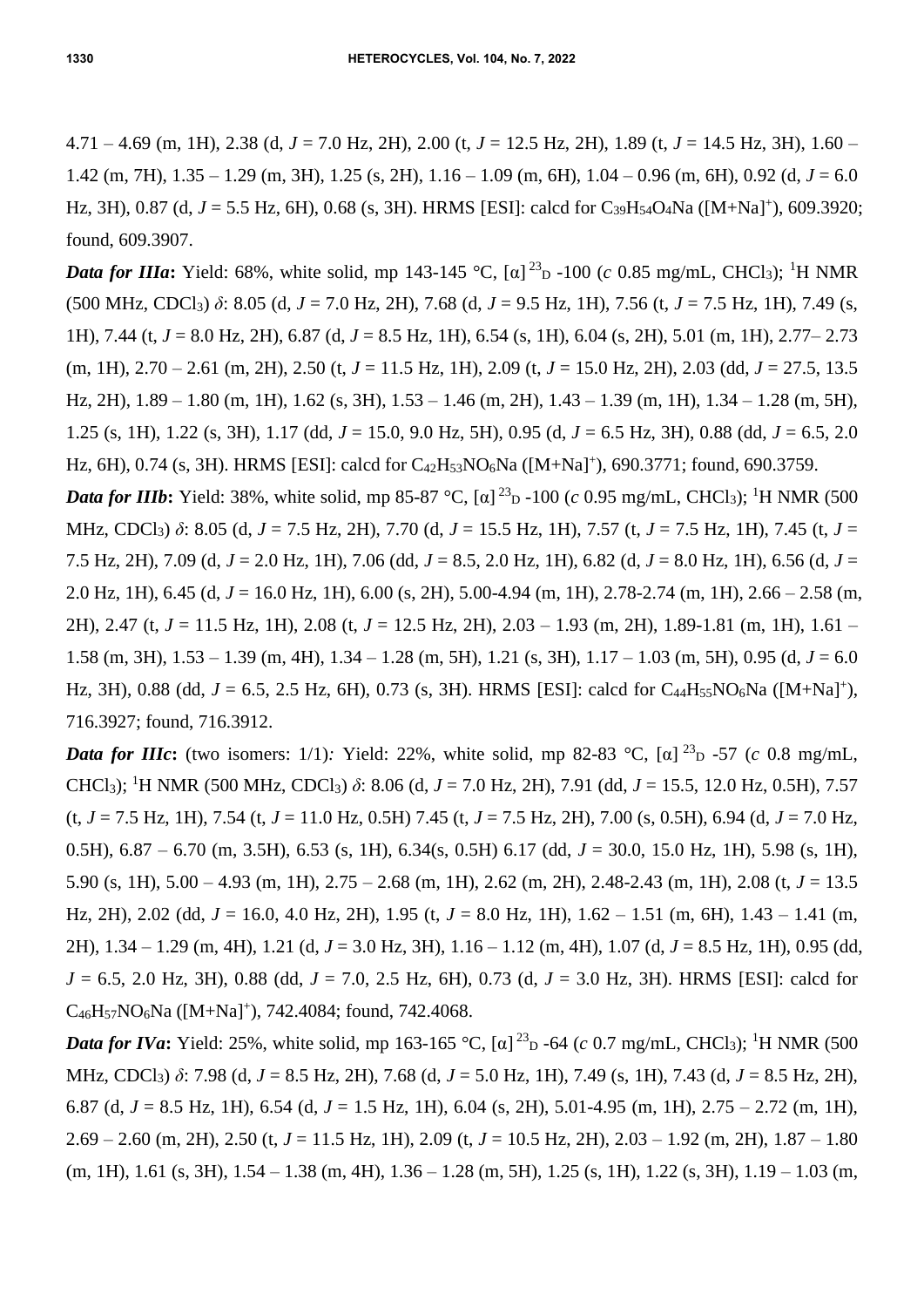5H), 0.95 (d, *J* = 6.5 Hz, 3H), 0.87 (dd, *J* = 6.5, 2.5 Hz, 6H), 0.74 (s, 3H). HRMS [ESI]: calcd for  $C_{42}H_{52}CINO_6Na$  ([M+Na]<sup>+</sup>), 724.3381; found, 724.3363.

*Data for IVb*: Yield: 24%, white solid, mp 76-78 °C, [α]<sup>23</sup><sub>D</sub> -45 (*c* 0.9 mg/mL, CHCl<sub>3</sub>); <sup>1</sup>H NMR (500 MHz, CDCl3) *δ*: 7.99 (d, *J* = 8.5 Hz, 2H), 7.70 (d, *J* = 15.5 Hz, 1H), 7.43 (d, *J* = 8.5 Hz, 2H), 7.08 (s, 1H), 7.06 (d, *J* = 8.0 Hz, 1H), 6.82 (d, *J* = 8.0 Hz, 1H), 6.55 (s, 1H), 6.44 (d, *J* = 15.5 Hz, 1H), 6.00 (s, 2H), 4.98 – 4.93 (m, 1H), 2.76 – 2.73 (m, 1H), 2.65 – 2.57 (m, 2H), 2.46 (t, *J* = 11.5 Hz, 1H), 2.08 – 2.06 (m, 2H), 2.02-1.93 (m, 2H), 1.88 (dd, *J* = 25.5, 12.0 Hz, 1H), 1.61 – 1.58 (m, 3H), 1.56 – 1.49 (m, 3H),1.46 – 1.40 (m, 3H), 1.36 – 1.33 (m, 3H), 1.21 (s, 3H), 1.18 – 1.13 (m, 5H), 0.95 (d, *J* = 6.5 Hz, 3H), 0.88 (dd, *J*  $= 6.5, 2.0$  Hz, 6H), 0.73 (s, 3H). HRMS [ESI]: calcd for C<sub>44</sub>H<sub>54</sub>ClNO<sub>6</sub>Na ([M+Na]<sup>+</sup>), 750.3537; found, 750.3522.

*Data for IVc*: (two isomers: 1/1): Yield: 26%, white solid, mp 86-88 °C, [α]  $^{23}$ <sub>D</sub> -43 (*c* 0.95 mg/mL, CHCl3); <sup>1</sup>H NMR (500 MHz, CDCl3) *δ*: 7.99 (d, *J* = 8.5 Hz, 2H, Ph-H), 7.91 (dd, *J* = 15.0, 11.5 Hz, 0.5H), 7.53 (dd, *J* = 15.0, 10.5 Hz, 0.5H), 7.43 (d, *J* = 8.5 Hz, 2H, Ph-H), 7.00 (s, 0.5H), 6.93 (d, 0.5H), 6.87 – 6.70 (m, 3.5H), 6.52 (d, *J* = 15.0 Hz, 1H), 6.33 (t, *J* = 11.5 Hz, 0.5H), 6.16 (dd, *J* = 30.5, 15.5 Hz, 1H), 5.98 (s, 1H, OCH2O), 5.91 (s, 1H, OCH2O), 4.99 – 4.91 (m, 1H, OCH), 2.74 – 2.67 (m, 1H), 2.62 (d, *J* = 10.0 Hz, 2H), 2.48-2.42 (m, 1H), 2.07 (t, *J* = 10.0 Hz, 2H), 2.01 – 1.93 (m, 2H), 1.83 (d, *J* = 12.5 Hz, 1H), 1.61 – 1.49 (m, 5H), 1.42 (d, *J* = 7.5 Hz, 2H), 1.34 – 1.29 (m, 5H), 1.20 (d, *J* = 3.0 Hz, 3H), 1.16 – 1.06 (m, 5H), 0.94 (dd, *J* = 6.5, 2.0 Hz, 3H), 0.88 – 0.86 (m, 6H), 0.73 (d, *J* = 3.0 Hz, 3H). HRMS [ESI]: calcd for C<sub>46</sub>H<sub>56</sub>ClNO<sub>6</sub>Na ([M+Na]<sup>+</sup>), 776.3694; found, 776.3681.

*Data for Va*: Yield: 83%, white solid, mp 199-201 °C, [α]<sup>23</sup><sub>D</sub> -63 (*c* 0.85 mg/mL, CHCl<sub>3</sub>); <sup>1</sup>H NMR (500 MHz, CDCl3) *δ*: 8.01 (d, *J* = 10.0 Hz, 2H, Ph-H), 7.69 (d, *J* = 10.0 Hz, 1H, Ph-H), 7.50 (s, 1H, Ph-H), 6.93 (d, *J* = 5.0 Hz, 2H, Ph-H), 6.88 (d, *J* = 10.0 Hz, 1H, Ph-H), 6.54 (s, 1H), 6.04 (s, 2H, OCH2O), 5.00 – 4.93 (m, 1H, OCH), 3.87 (s, 3H, OCH3), 2.76 – 2.72 (m, 1H), 2.70 – 2.59 (m, 2H), 2.50 (t, *J* = 10.0 Hz, 1H), 2.09 (d, *J* = 15.0 Hz, 2H), 2.02–1.93 (m, 2H), 1.87–1.80 (m, 1H), 1.62 (s, 3H), 1.55 – 1.39 (m, 3H), 1.36 – 1.26 (m, 6H), 1.22 (s, 3H), 1.19-1.03 (m, 5H), 0.95 (d, *J* = 5.0 Hz, 3H), 0.88 (dd, *J* = 6.5, 2.0 Hz, 6H), 0.74 (s, 3H). HRMS [ESI]: calcd for C<sub>43</sub>H<sub>55</sub>NO<sub>7</sub>Na ([M+Na]<sup>+</sup>), 720.3876; found, 720.3861.

*Data for Vb*: Yield: 29%, white solid, mp 168-170 °C, [ $\alpha$ ] <sup>23</sup><sub>D</sub> -43 (*c* 0.9 mg/mL, CHCl<sub>3</sub>); <sup>1</sup>H NMR (500 MHz, CDCl3) *δ*: 8.01 (d, *J* = 8.5 Hz, 2H, Ph-H), 7.70 (d, *J* = 16.0 Hz, 1H, Ph-H), 7.08– 7.04 (m, 2H, Ph-H), 6.93 (d, *J* = 6.5 Hz, 2H, Ph-H), 6.82 (d, *J* = 8.0 Hz, 1H), 6.54 (s, 1H), 6.44 (d, *J* = 16.0 Hz, 1H), 6.00 (s, 2H, OCH2O), 4.96 – 4.91 (m, 1H), 3.86 (s, 3H, OCH3), 2.76 – 2.73 (m, 1H), 2.66 – 2.56 (m, 2H), 2.46 (t, *J* = 11.0 Hz, 1H), 2.08 (d, *J* = 12.0 Hz, 2H), 2.01 – 1.93 (m, 2H), 1.87 – 1.82 (m, 1H), 1.60 – 1.52 (m, 6H), 1.43 – 1.40 (m, 1H), 1.36-1.30 (m, 5H), 1.21 (s, 3H), 1.18 – 1.11 (m, 5H), 0.95 (d, *J* = 6.5 Hz, 3H), 0.88 (dd,  $J = 6.5$ , 2.5 Hz, 6H), 0.73 (s, 3H). HRMS [ESI]: calcd for C<sub>45</sub>H<sub>57</sub>NO<sub>7</sub>Na ([M+Na]<sup>+</sup>), 746.4033; found, 746.4018.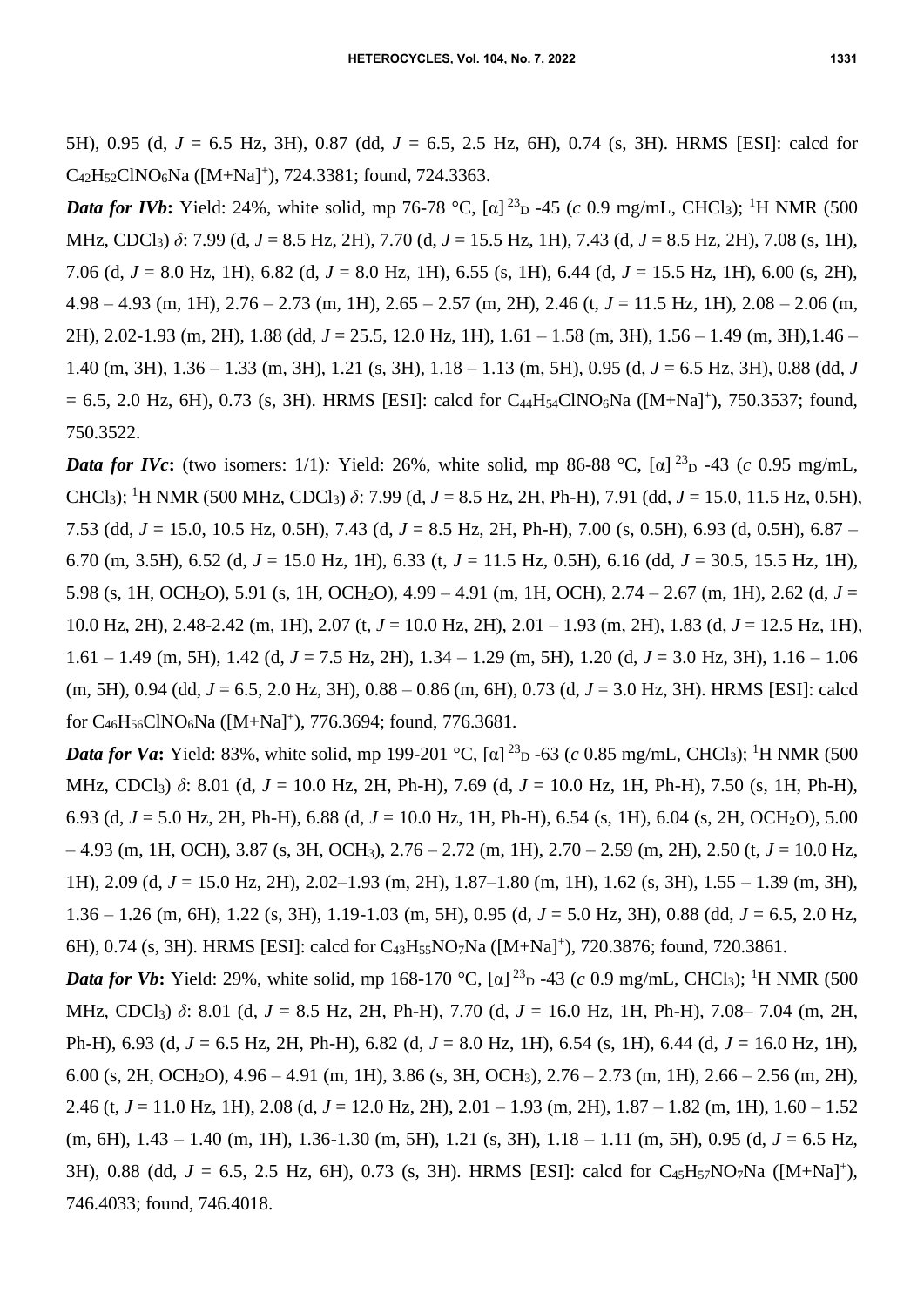*Data for Vc*: (two isomers: 0.67/1): Yield: 24%, white solid, mp 78-80 °C, [α]<sup>23</sup><sub>D</sub> -34 (*c* 0.85 mg/mL, CHCl3); <sup>1</sup>H NMR (500 MHz, CDCl3) *δ*: 8.01 (d, *J* = 8.5 Hz, 2H, Ph-H), 7.91(dd, *J* = 15.0, 12.0 Hz, 0.4H), 7.53 (dd, *J* = 15.5, 11.0 Hz, 0.6H), 7.00 (s, 0.5H), 6.93 (d, *J* = 8.5 Hz, 2.5H, Ph-H), 6.87 – 6.70 (m, 3.5H), 6.52 (d, *J* = 14.5 Hz, 1H), 6.33 (t, *J* = 11.5, 0.4H), 6.16 (dd, *J* = 30.5, 15.0 Hz, 1H), 5.98 (s, 1H), 5.91 (s, 0.6H),  $4.97 - 4.88$  (m, 1H),  $3.86$  (s, 3H, OCH<sub>3</sub>),  $2.74 - 2.67$  (m, 1H),  $2.64 - 2.56$  (m, 2H),  $2.48 - 2.42$  (m, 1H), 2.07 – 2.04 (m, 2H), 2.01 – 1.91 (m, 2H), 1.85-1.77 (m, 1H), 1.62 – 1.50 (m, 5H), 1.47 – 1.40 (m, 2H), 1.36 – 1.27 (m, 5H), 1.20 (d, *J* = 3.0 Hz, 3H), 1.16 – 1.12 (m, 4H), 1.06-1.02 (m, 1H), 0.94 (d, *J* = 6.5 Hz, 3H),  $0.87 - 0.86$  (m, 6H), 0.73 (d,  $J = 3.0$  Hz, 3H). HRMS [ESI]: calcd for C<sub>47</sub>H<sub>59</sub>NO<sub>7</sub>Na ([M+Na]<sup>+</sup>), 772.4189; found, 772.4175.

#### **Biological assay**

*Insecticidal activity of compounds* **I(a−c)−V(a−c)** *against early third-instar larvae of M. separata.*<sup>16</sup> Thirty early 3rd-instar larvae of *M. separata* were chosen as the tested insects for each compound. The solutions of compounds**1**, **2**, and **I**(**a**−**c**)−**V**(**a**−**c**) (toosendanin used as a positive control) were prepared in acetone at 1 mg/mL. After dipped into the corresponding solution for 3 sec, wheat leaf discs  $(1\times1$  cm) were taken out, and dried. Wheat leaf discs were treated by acetone alone as the blank control group (CK). Some above discs were added to each culture dish (ten insects per dish). Once the discs were consumed, additional ones were added. After 48 h, the rest of compound-soaked discs were cleaned out, and the untreated ones were added till the end of pupae (temperature:  $25 \pm 2$  °C; RH: 65–80%; photoperiod: light/dark = 12 h/12 h). Their corrected final mortality rate values were calculated as follows: corrected mortality rate  $(\%) = (T - C) \times 100 / (100\% - C)$ ; *C* is the mortality rate of CK, and *T* is the mortality rate of the treated *M. separata*.

*Aphicidal activity of compounds* **I**(**a**−**c**)−**V**(**a**−**c**) *against apterous adults of A. citricola.*<sup>16</sup> The solutions of compounds **1**, **2**, and **I**(**a**−**c**)−**V**(**a**−**c**) were prepared in acetone at 1 mg/mL. For each compound, 90 healthy and size-consistency of *A. citricola* (30 aphids per group) were selected out. The corresponding solution  $(0.04 \mu L)$  was added to the pronotum of aphids, which were then transferred into fresh apple leaves in 9 cm culture dish (30 aphids per dish). The aphids treated with acetone alone were used as CK, and methomyl was used as a positive control. The experiment was carried out at  $25 \pm 1$  °C and  $50 \pm 7\%$ relative humidity (RH), and on 14 h/10 h (light/dark) photoperiod. Their mortalities were recorded at 24 and 48 h after treatment. Their corrected mortality rate values were calculated as follows: corrected mortality rate (%) =  $(T - C) \times 100/ (100\% - C)$ ; *C* is the mortality rate of CK, and *T* is the mortality rate of the treated *A. citricola*.